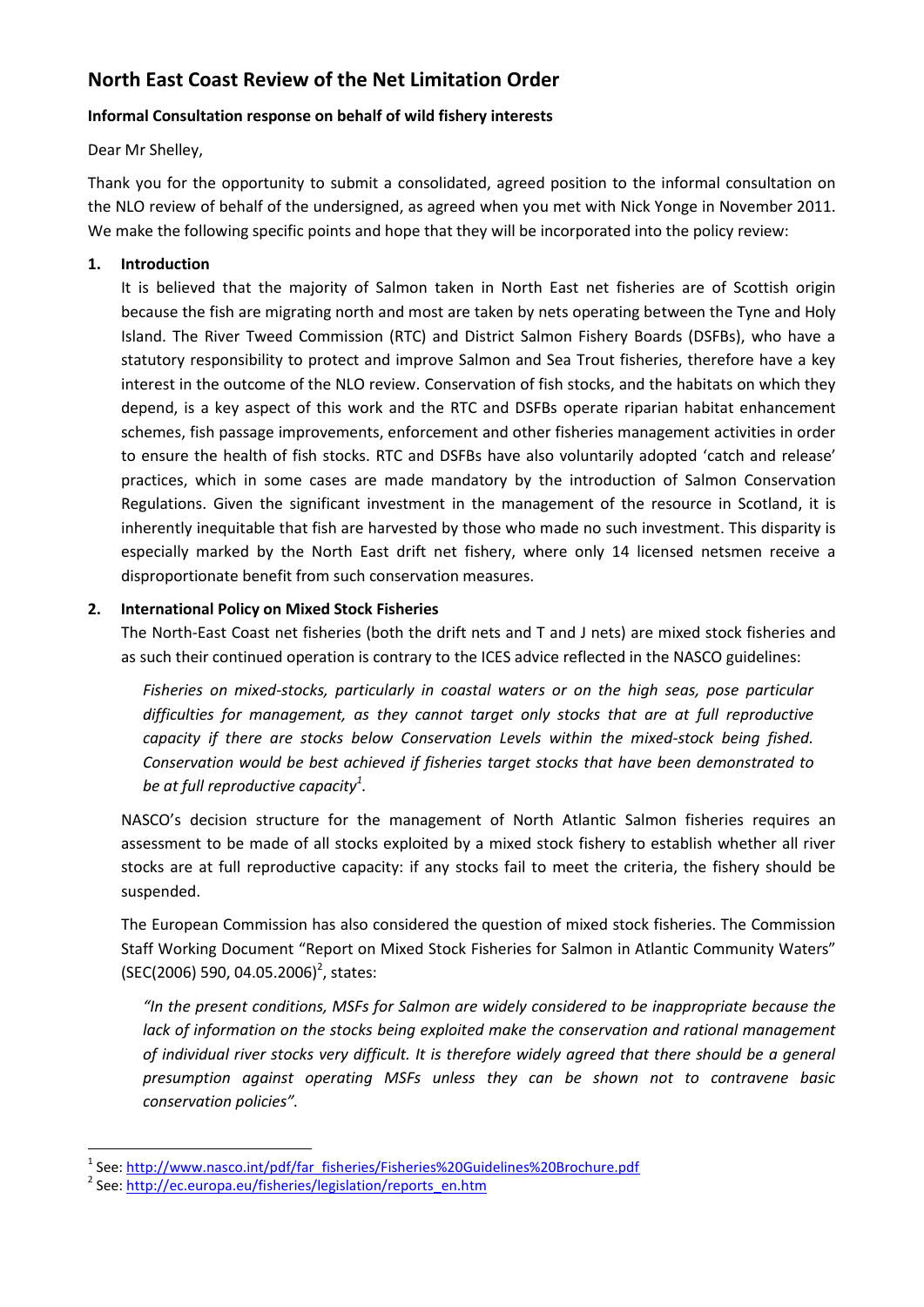However, we would also highlight that the management objective for river stocks is not simply to ensure sustainability, but also to maximise returns to the river in order to increase the quality of the fishery and to maximise the resulting economic benefits.

## **3. Habitats Directive**

In addition, the Rivers Tweed, Teith, Tay, South Esk and Dee are SACs for Atlantic Salmon under the Habitats Directive, the main aim of which is to promote the maintenance of biodiversity by requiring Member States to take measures to maintain or restore natural habitats and wild species listed on the Annexes to the Directive at a favourable conservation status. The conservation status for Atlantic Salmon in the Rivers Tweed, Teith and South Esk is currently '*unfavourable recovering.*' There is an obligation to restrict any activity which *is likely to* have a significant effect on the integrity of an SAC. We believe that the review of the NLO represents a new plan or project which is likely to have a significant impact on one or more of these SACs and therefore there is a requirement on the licensing body to ensure that an appropriate assessment is carried out. The recent review of migratory routes and behaviour of Atlantic Salmon, Sea Trout and European Eel in Scotland's coastal environment<sup>3</sup> has demonstrated all of Scotland's east coast SACs for Atlantic Salmon should be included in this assessment.

## **4. T and J Net Licenses**

We note that whilst the review appears to cover all licenses to fish with nets for Salmon and Sea Trout off the English North East coast, T and J nets are not limited by the existing NLO. Our understanding is that historically, these nets primarily exploited Sea Trout. However, these nets now take a large proportion of the total Salmon net catch for England and Wales – approximately 12,000 fish in 2010. We also understand that the EA granted extra T and J licenses after the last phase of buy-outs of drift nets. This was seen by many as a form of compensation for drift netsmen. We do not believe, therefore, that there is any justification for the continued exemption of T and J nets from the NLO and that these should be phased out in the same way as drift nets.

#### **5. Quotas**

As highlighted above, the North East nets have the potential to take large numbers of fish under favourable conditions. Given the current high demand for wild Salmon and Sea Trout, following the closure of the Irish drift net fishery in 2007 and the ban on the sale of rod caught fish, and the resulting pressure on licensed netsmen to maximise their catches, we believe that such catches must be limited. We note that the Environment Agency plans to introduce quotas to set a maximum limit on net catches in net fisheries in the South West and one option might be to do the same in the North East. However, a quota system does not get beyond the inherent issue that such fisheries are mixed stock and therefore it would be almost impossible to set meaningful quota targets within the timescale available. Should this approach be followed, the precautionary principle must be robustly applied.

# **6. Timescales**

**.** 

We are also concerned at the great level of uncertainty regarding the timescale for reduction in the drift nets. Our understanding, following discussion with the Environment Agency is that the age profile of the netsmen, and the possibility of passing licences to registered partners could mean that the remaining nets could continue for a further 20-30 years. It would be preferable if a clear and timely end point could be identified and under such a scenario, if the end point was within a reasonable

 $3$  Malcolm et al. (2010) Review of migratory routes and behaviour of Atlantic salmon, sea trout and European eel in Scotland's coastal environment: implications for the development of marine renewables. Scottish Marine and Freshwater Science Vol 1 No 14